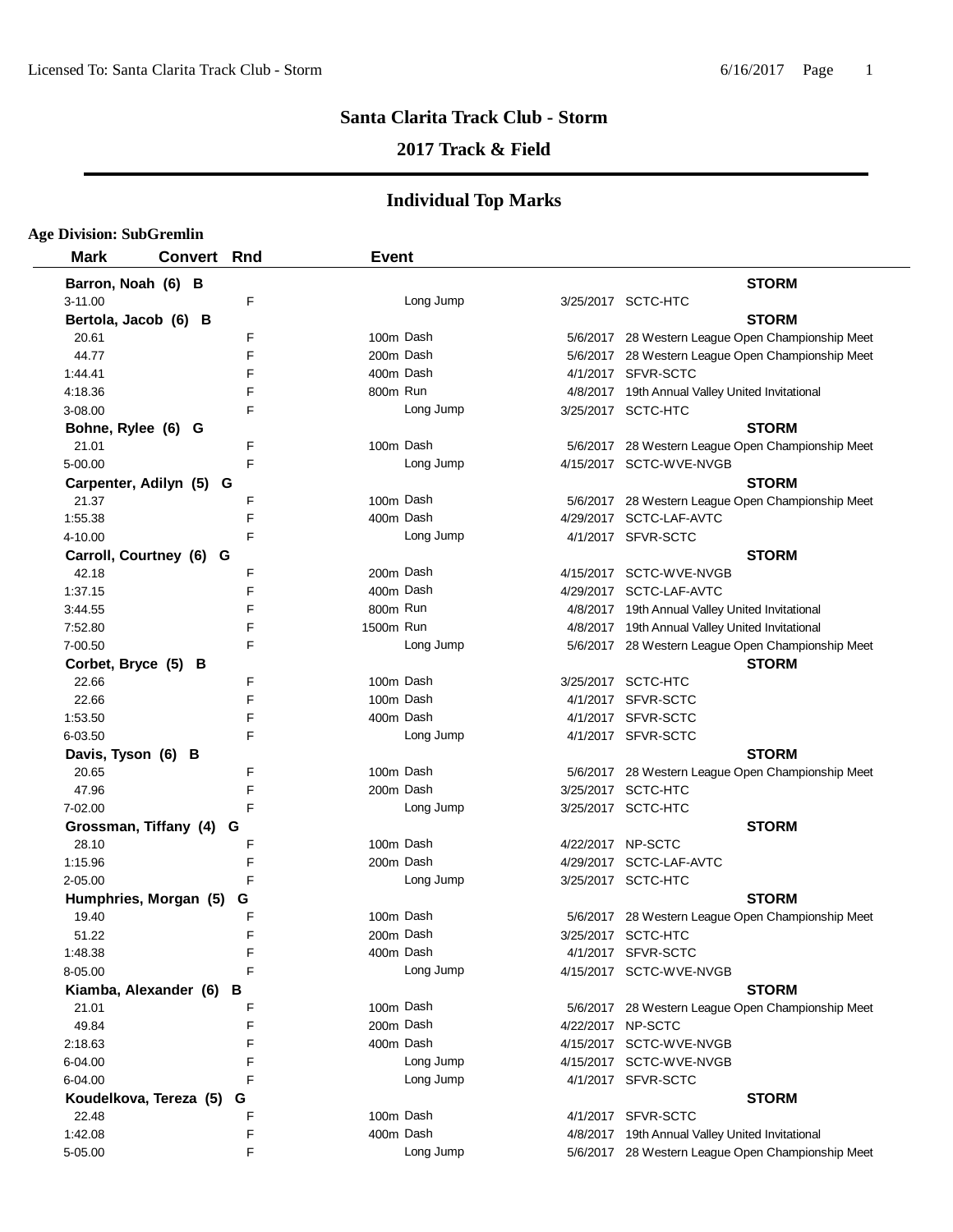## **Santa Clarita Track Club - Storm**

# **2017 Track & Field**

# **Individual Top Marks**

| <b>Mark</b>           | <b>Convert Rnd</b>      |        | <b>Event</b> |           |                                                   |
|-----------------------|-------------------------|--------|--------------|-----------|---------------------------------------------------|
| Lazo, Amelia (6) G    |                         |        |              |           | <b>STORM</b>                                      |
| 24.82                 |                         | F      | 100m Dash    |           | 4/29/2017 SCTC-LAF-AVTC                           |
| 53.35                 |                         | F      | 200m Dash    |           | 4/22/2017 NP-SCTC                                 |
| 2:12.60               |                         | F      | 400m Dash    |           | 4/22/2017 NP-SCTC                                 |
| 4-01.00               |                         | F      |              | Long Jump | 4/15/2017 SCTC-WVE-NVGB                           |
| Lazo, Joaquin (4) B   |                         |        |              |           | <b>STORM</b>                                      |
| 27.52                 |                         | F      | 100m Dash    |           | 4/15/2017 SCTC-WVE-NVGB                           |
| 53.72                 |                         | F      | 200m Dash    |           | 4/29/2017 SCTC-LAF-AVTC                           |
| 2:12.91               |                         | F      | 400m Dash    |           | 4/29/2017 SCTC-LAF-AVTC                           |
| 3-03.00               |                         | F      |              | Long Jump | 3/25/2017 SCTC-HTC                                |
| McFarren, Jack (6) B  |                         |        |              |           | <b>STORM</b>                                      |
| 22.42                 |                         | F      | 100m Dash    |           | 5/6/2017 28 Western League Open Championship Meet |
| 1:47.19               |                         | F      | 400m Dash    |           | 4/15/2017 SCTC-WVE-NVGB                           |
| Meza, Bianca (5) G    |                         |        |              |           | <b>STORM</b>                                      |
| 24.43                 |                         | F      | 100m Dash    |           | 5/6/2017 28 Western League Open Championship Meet |
| 2:06.29               |                         | F      | 400m Dash    |           | 5/6/2017 28 Western League Open Championship Meet |
| 4-10.00               |                         | F      |              | Long Jump | 3/25/2017 SCTC-HTC                                |
| Nilson, Cade (5) B    |                         |        |              |           | <b>STORM</b>                                      |
| 24.05                 |                         | F      | 100m Dash    |           | 4/22/2017 NP-SCTC                                 |
| 54.11                 |                         | F      | 200m Dash    |           | 5/6/2017 28 Western League Open Championship Meet |
| 2:01.65               |                         | F      | 400m Dash    |           | 4/15/2017 SCTC-WVE-NVGB                           |
| 4:34.52               |                         | F      | 800m Run     |           | 5/6/2017 28 Western League Open Championship Meet |
| 5-09.00               |                         | F      |              | Long Jump | 4/15/2017 SCTC-WVE-NVGB                           |
| Pallais, Keyan (6) B  |                         |        |              |           | <b>STORM</b>                                      |
| 27.44                 |                         | F      | 100m Dash    |           | 3/25/2017 SCTC-HTC                                |
| 3-04.25               |                         | F      |              | Long Jump | 4/22/2017 NP-SCTC                                 |
|                       | Prysock, Seandyn (5) B  |        |              |           | <b>STORM</b>                                      |
| 19.05                 |                         | F      | 100m Dash    |           | 5/6/2017 28 Western League Open Championship Meet |
| 7-00.00               |                         | F      |              | Long Jump | 4/22/2017 NP-SCTC                                 |
| Ray, Reese (5) G      |                         |        |              |           | <b>STORM</b>                                      |
| 20.85                 |                         | F      | 100m Dash    |           | 5/6/2017 28 Western League Open Championship Meet |
| 1:44.29               |                         | F      | 400m Dash    |           | 4/15/2017 SCTC-WVE-NVGB                           |
| 3:55.91               |                         | F      | 800m Run     |           | 4/29/2017 SCTC-LAF-AVTC                           |
| 3-09.00               |                         | F      |              | Long Jump | 3/25/2017 SCTC-HTC                                |
|                       | Salgado Jr, Michael (6) | в      |              |           | <b>STORM</b>                                      |
| 19.83                 |                         | F      | 100m Dash    |           | 4/1/2017 SFVR-SCTC                                |
| 41.09                 |                         | F      | 200m Dash    |           | 4/22/2017 NP-SCTC                                 |
| 1:34.90               |                         | F      | 400m Dash    |           | 4/15/2017 SCTC-WVE-NVGB                           |
| 3:36.22               |                         | F      | 800m Run     |           | 4/15/2017 SCTC-WVE-NVGB                           |
| 7:24.33               |                         | F      | 1500m Run    |           | 4/29/2017 SCTC-LAF-AVTC                           |
|                       | Soffin, Graciela (6) G  |        |              |           | <b>STORM</b>                                      |
| 19.51                 |                         | F      | 100m Dash    |           | 4/1/2017 SFVR-SCTC                                |
| 41.55                 |                         | F      | 200m Dash    |           | 4/1/2017 SFVR-SCTC                                |
| 1:40.58               |                         | F      | 400m Dash    |           | 3/25/2017 SCTC-HTC                                |
| 3:48.84               |                         | F      | 800m Run     |           | 4/29/2017 SCTC-LAF-AVTC                           |
| Striplin, Ethan (5) B |                         |        |              |           | <b>STORM</b>                                      |
| 22.54                 |                         | F      | 100m Dash    |           | 4/15/2017 SCTC-WVE-NVGB                           |
| 48.92                 |                         | F      | 200m Dash    |           | 5/6/2017 28 Western League Open Championship Meet |
| 1:45.76               |                         | F<br>F | 400m Dash    |           | 4/22/2017 NP-SCTC                                 |
| 3:49.80               |                         |        | 800m Run     |           | 4/22/2017 NP-SCTC                                 |